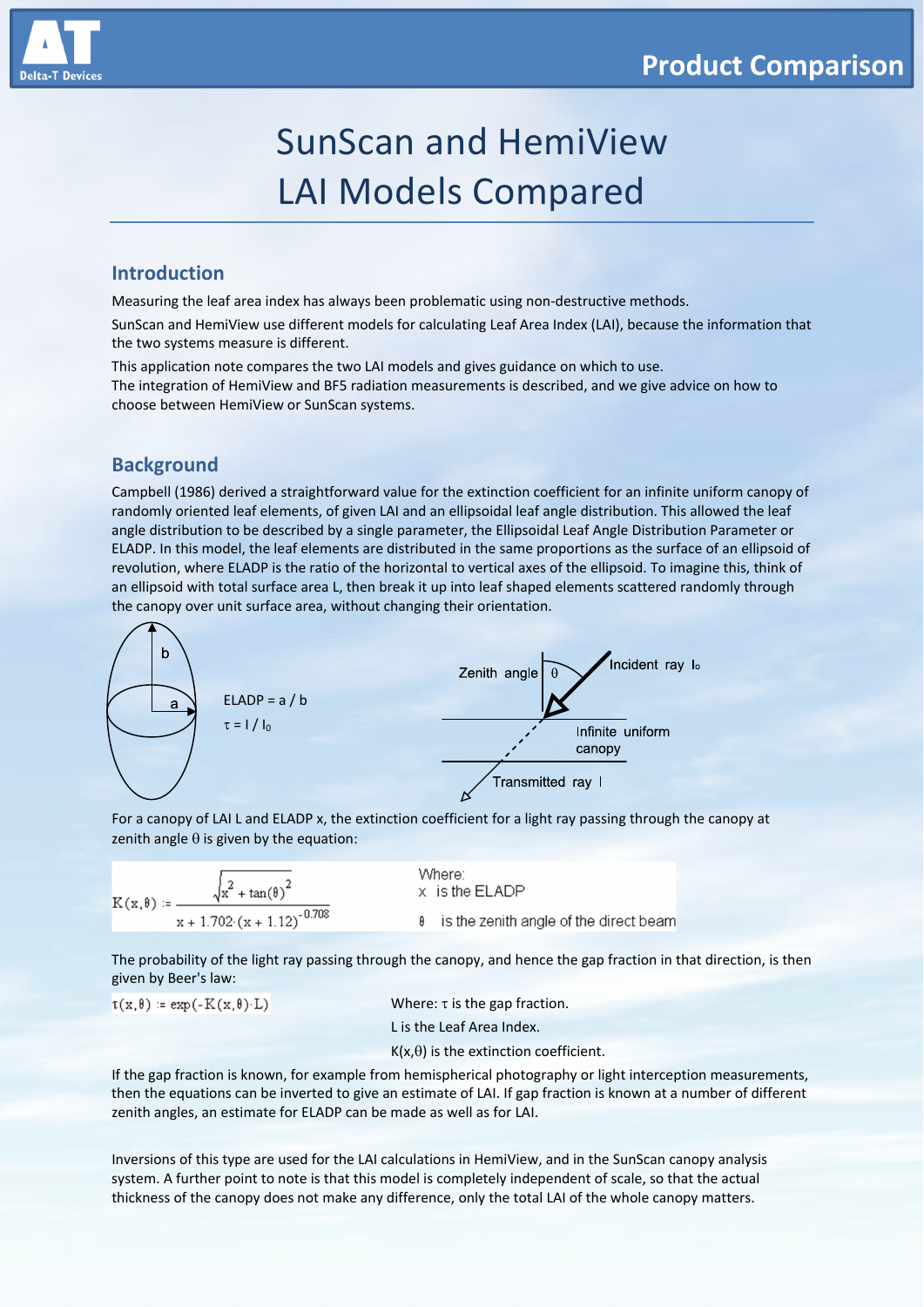# **SunScan Model for Leaf Area Index**

For SunScan, we measure the Direct and Diffuse above the canopy (ideally with a BF5), and the total amount of light below the canopy. We assume the sun is up there in the sky.

The extinction of the direct beam is fairly easy to calculate from Campbell's equation. For this we need to know the angle of the incoming light, and the leaf angle distribution, which is an input in SunScan. The extinction of the diffuse light is different, because it is the integrated value of lots of direct beams from the whole sky hemisphere.

The third thing the SunScan model does is to estimate the effects of reflection off leaf surfaces. This is because we're not just looking at rays of light which do or don't get through, but measuring the actual light intensity below the canopy, so there will also be a contribution from all those rays of light which hit a leaf, and are then partially reflected from it. This is where the SunScan layered model with its calculations of the contribution from leaf reflectance is distinctive.



**Figure 1 The canopy light scattering model used in SunScan** 

See also SunScan Canopy Analysis System User Manual available at www.delta‐t.co.uk.

# **HemiView Model for Leaf Area Index**

For HemiView, the measurement is in some ways simpler. Firstly, we assume there is no sun visible, and hemiphotos have to be taken in uniform sky conditions to make it work properly. Secondly, because of the way the image is thresholded, what we measure is the penetration or interception of a ray of light through the canopy, for all possible directions on the sky hemisphere. So we're unaffected by reflected light. The diffuse sky distribution is irrelevant, as long as the image can be thresholded properly. This makes the calculation simpler, because it doesn't involve light intensities or reflection, just penetration or absorption. And because we have a measure of this at all possible angles, it's possible to estimate the leaf angle distribution as well as the LAI (all based on the assumption of canopy uniformity of course, as is the SunScan model). So the leaf angle distribution (ELADP) is an output in HemiView.

# **HemiView Radiation calculations**

The HemiView LAI calculation makes no assumptions about light intensities ‐ these are only used for the part of HemiView which estimates radiation intensities above and below the canopy. The principle behind the radiation calculations is the assumption that the canopy structure recorded in the hemiphoto remains relatively constant. By applying whatever above‐canopy light conditions we like, we can then calculate the corresponding below‐canopy light conditions. So a single hemiphoto could be used to estimate below‐canopy light levels over a whole year, or as long a period as the canopy stays the same. HemiView includes a simple light model for predicting Direct & Diffuse radiation, based on clear‐sky conditions. But HemiView doesn't go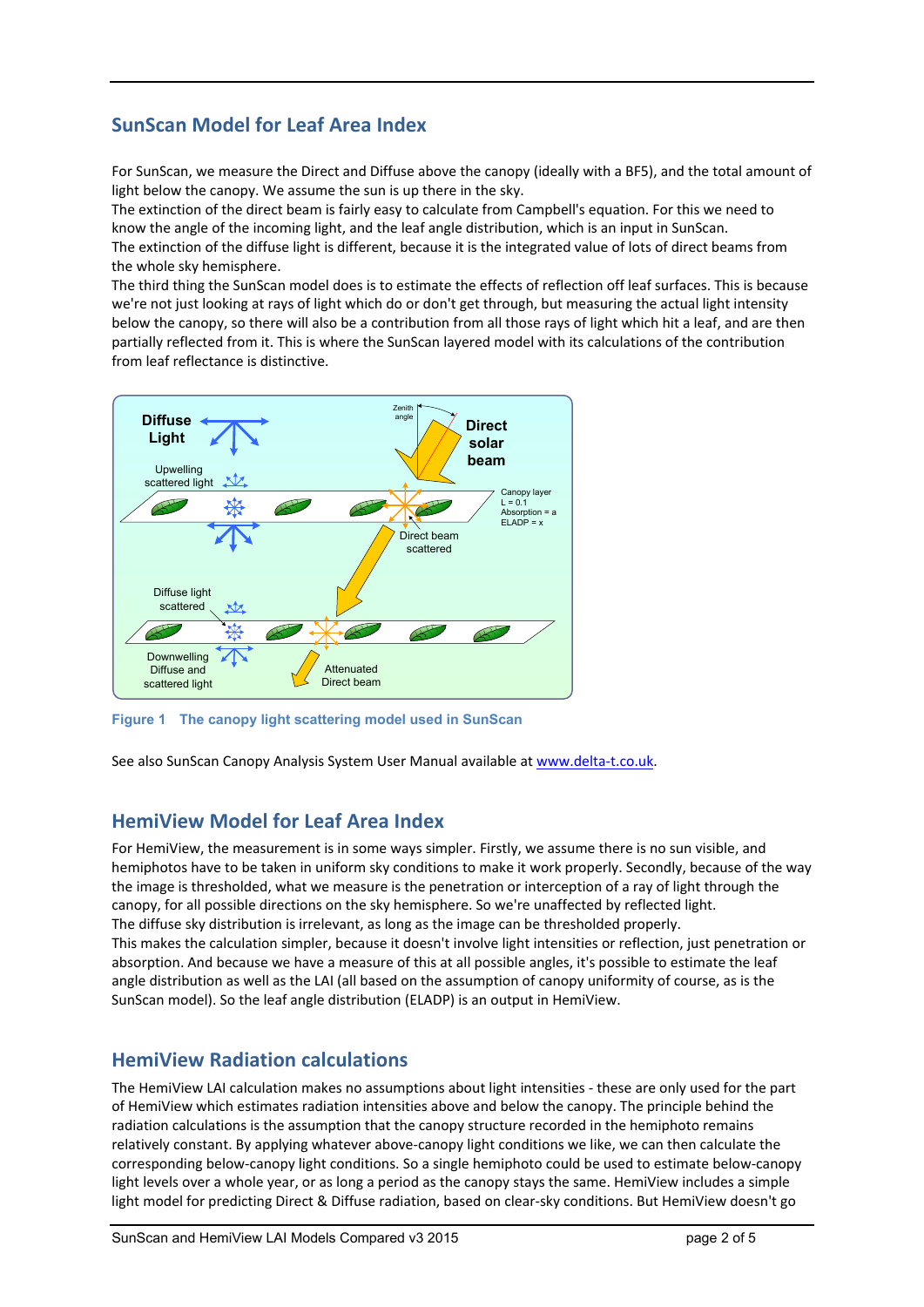as far as including leaf reflectance in its radiation calculations ‐ in this respect SunScan is a little more advanced.

See the HemiView User Manual and HemiView software SR2.1 online Help at www.delta-t.co.uk.

# **Use with real forest canopies**

Real forest canopies, especially with mixed species, can deviate very significantly from the LAI model's assumption of a uniform canopy structure, because they are highly clumped and variable. This means the LAI models don't work well, either in measuring LAI from interception, or in predicting interception from actual LAI. You can think of the HemiView LAI as an *effective LAI*, i.e. the LAI of a uniform canopy which gives the same light interception as your canopy, but this will not necessarily agree with physical LAI measurements.

Canopy growth is driven by radiation interception. It makes more sense if you are interested in radiation interception, to use the radiation interception parts of HemiView directly, which work on the actual canopy visible, with all its non‐homogeneity, and calculate interception directly without needing any assumptions about structure.

In this situation, you can improve on the simple HemiView light models by using HemiView to **measure** the gap fraction and the BF5 Sunshine Sensor to **measure** the actual Diffuse and Global radiation above the canopy.

### **HemiView use with a BF5 Sunshine Sensor.**

A hemispherical image is a snapshot of the actual canopy geometry. It can provide direct measurement of many canopy structure parameters. This can be combined with information about incident Direct and Diffuse light from elsewhere (e.g. a weather station, global radiation model, or actual measurement using BF5 Sunshine Sensor) to predict the light variations below the canopy at any instant or integrated over longer periods. One reason this is good is that it does not use or depend on an LAI model

## **How to integrate BF5 results with HemiView**

Two approaches can be used. It depends on what you are trying to do.

## **A. To match the HemiView solar model to your local climate**

This is relevant for long term integrated measurements.

See also p 31 of the HemiView User manual v2.1.

In HemiView the solar model requires values to be set for the transmissivity of the atmosphere and the proportion of the global radiation which is diffuse radiation.

- 1. Take a long run of BF5 data from a position above the canopy.
- 2. Integrate this to give monthly totals of the Direct and Diffuse radaiton.
- 3. Calculate the equivalent values using HemiView. Direct values are given in the **Total** row at the bottom of the **DirAb** worksheet. Calculate the Diffuse radiation integrals by multiplying the **DifAb** value in the **Values** worksheet by the appropriate **Month** value in the **DifMonth** worksheet.
- 4. Adjust the values of **Transmissivity** and **Diffuse Proportion**, by a process of trial and error, to give the best fit between you measured irradiance integral and the computed value form HemiView. You may find that a single solar model setting may not give a good fit for the whole year. In this case it may be appropriate to use several sets of solar modal settings that work well at different times of the year, and to use their outputs for those times.

Having done this "calibration" you are now in a position to make predictions using HemiView and its solar model(s) with a greater degree of confidence.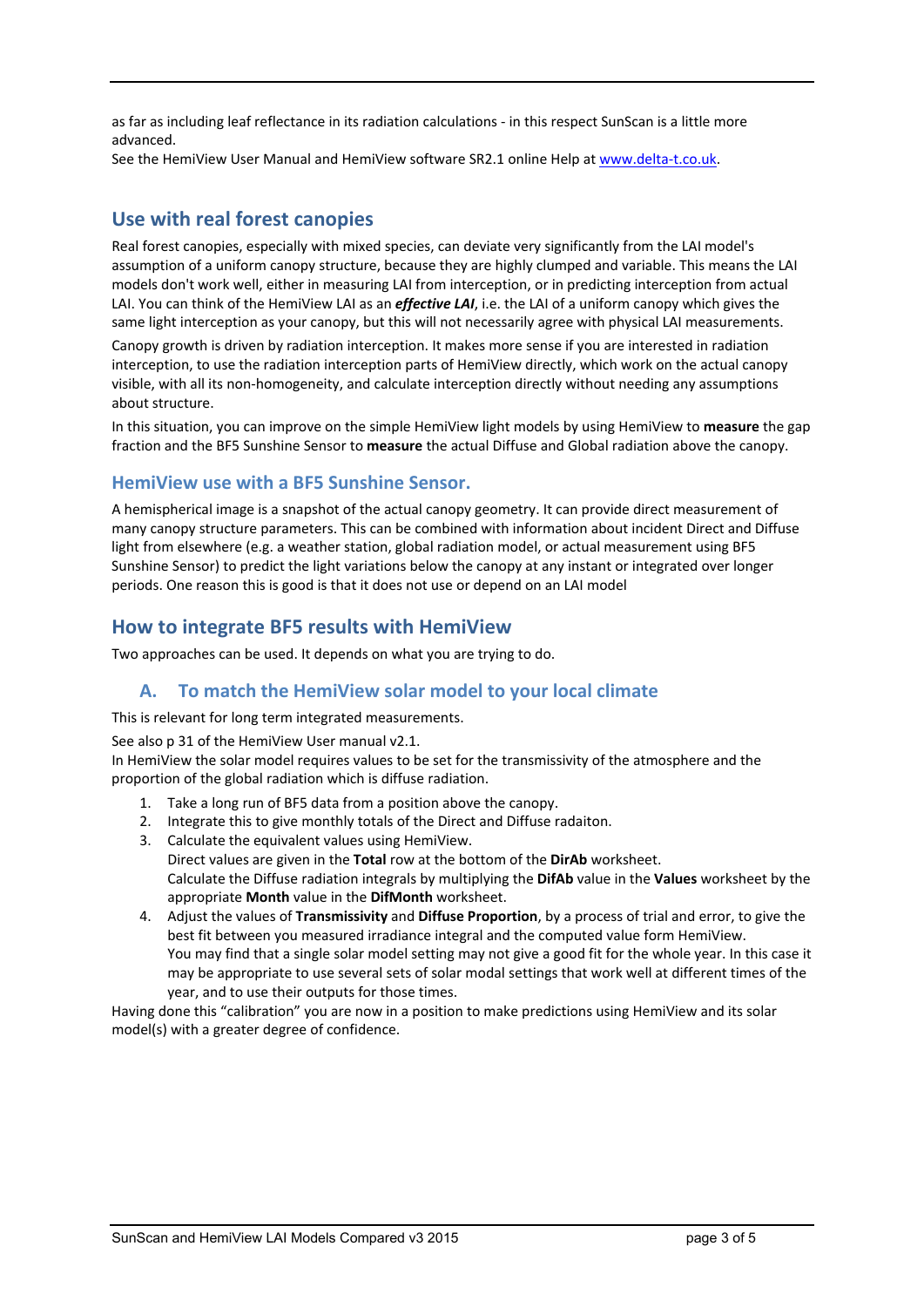# **B. Use a BF5 to measure the actual radiation above the canopy and HemiView solely to calculate the Gap Fraction**

#### **For long term Integrals**

- 1. Analyse BF5 data to give monthly integrals of Diffuse radiation and monthly, by hour of day, integrals of Direct radiation
- 2. Multiply these by the **Site Factor** calculations (for Diffuse) and by the **Gap Fraction** (for Direct).
- 3. Add together to obtain the radiation transmitted through the canopy

Diffuse radiation below canopy = Diffuse above (from BF5) x **ISF** (from HemiView) Direct radiation below canopy = Direct above (table from BF5) x **Gap Fraction** (**SunGap** sheet from HemiView).

#### **For Sunfleck analysis or short timescales**

Use the **TimSer** worksheet to give **solar visibility on the solar path for the day of interest,** at the same intervals as your BF5 data.

Radiation below the canopy = Direct above (from BF5) x **SunVis** column in the **TimSer** worksheet.

Warning: see the note below on Equation of Time.

The details of these calculations are in the **HemiView Help** file under **Appendices, Calculations Theory.** The general principle is to follow the calculations, replacing the calculated radiation form the solar model with the actual measured radiation from the BF5.

#### **Equation of Time**

HemiView works with solar time. That is, the sun being due south defines midday (12:00).

Owing to the eccentricity of the earth's orbit around the sun, Solar Time can deviate from clock time by up to 20 minutes at some times of the year. Adjustments must be made for this if the time series measurements are resolved to time intervals of less than an hour.

HemiView months are also not aligned with calendar months – see "Month Divisions" in the Help file for details.